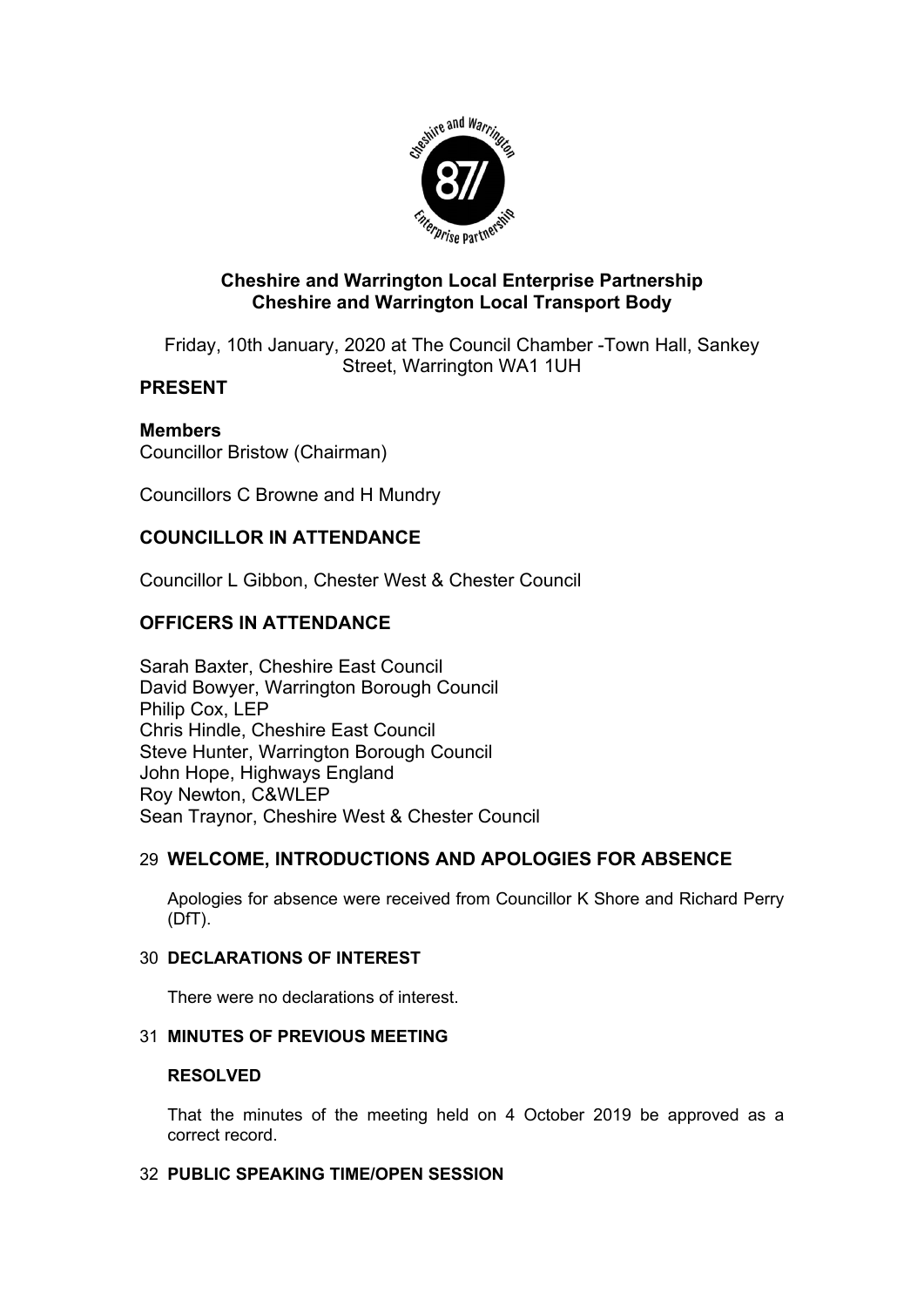Stephen Bratt of ASLEF attended the meeting and spoke in respect of HS2 and the reference to 5-7 trains per hour. It was felt that this phrase lacked clarity and needed to be more specific in terms of where trains from Crewe would connect with

Andrew Needham of CPRE attended the meeting and stated that he was pleased to hear that a member from the TUC would have a role on the Transport for the North Board. He asked where the proposed location for the Crewe North Connection would be.

In respect of the question raised by Mr Needham, Chris Hindle, Head of Infrastructure advised that the junction shown at High Legh was a touch point and not the Crewe North connection. The precise location of the connection was not yet known and as it was a HS2 project the question would need to be referred to H<sub>S2</sub>.

### 33 **DEPARTMENT FOR TRANSPORT UPDATE**

Roy Newton, representing the Cheshire & Warrington LEP gave an update in respect of the Department for Transport. Highlighted within the update was information on the emerging DfT priorities:-

- Same Ministerial team as prior to general election;
- Decarbonisaton key transport had overtaken energy as the number one contributor to CO2 in this UK and that was "not the league table the Department wanted to be leading on". Although much of this was a result of emissions from road transport it was also important to see decarbonisation in maritime, rail and aviation;
- Big priority was the reform of rail, in particular, White paper this year following the conclusions of the Williams Rail Review;
- Secretary of State noted there were big projects to deliver such as HS2 but he wanted to see Department not just focusing on infrastructure but also on delivery;
- Important to meet the concerns of people about their ability to get around and the importance of properly connecting people and places, especially in our smaller towns and cities.

In the Queens Speech, the key elements with implications for transport included:

- Delivering Brexit by 31 January;
- Maintaining the integrity of the UK (may have relevance to cross Border considerations with Wales);
- investing in the country's public services and infrastructure whilst keeping borrowing and debt under control;
- prioritising investment in infrastructure and world-leading science research and skills in order to unleash productivity and improve daily life for communities across the country.
- Giving communities more control over how investment was spent so that they could decide what was best for them;
- Ensuring people could depend on the transport network measures would be developed to provide for minimum levels of service during transport strikes.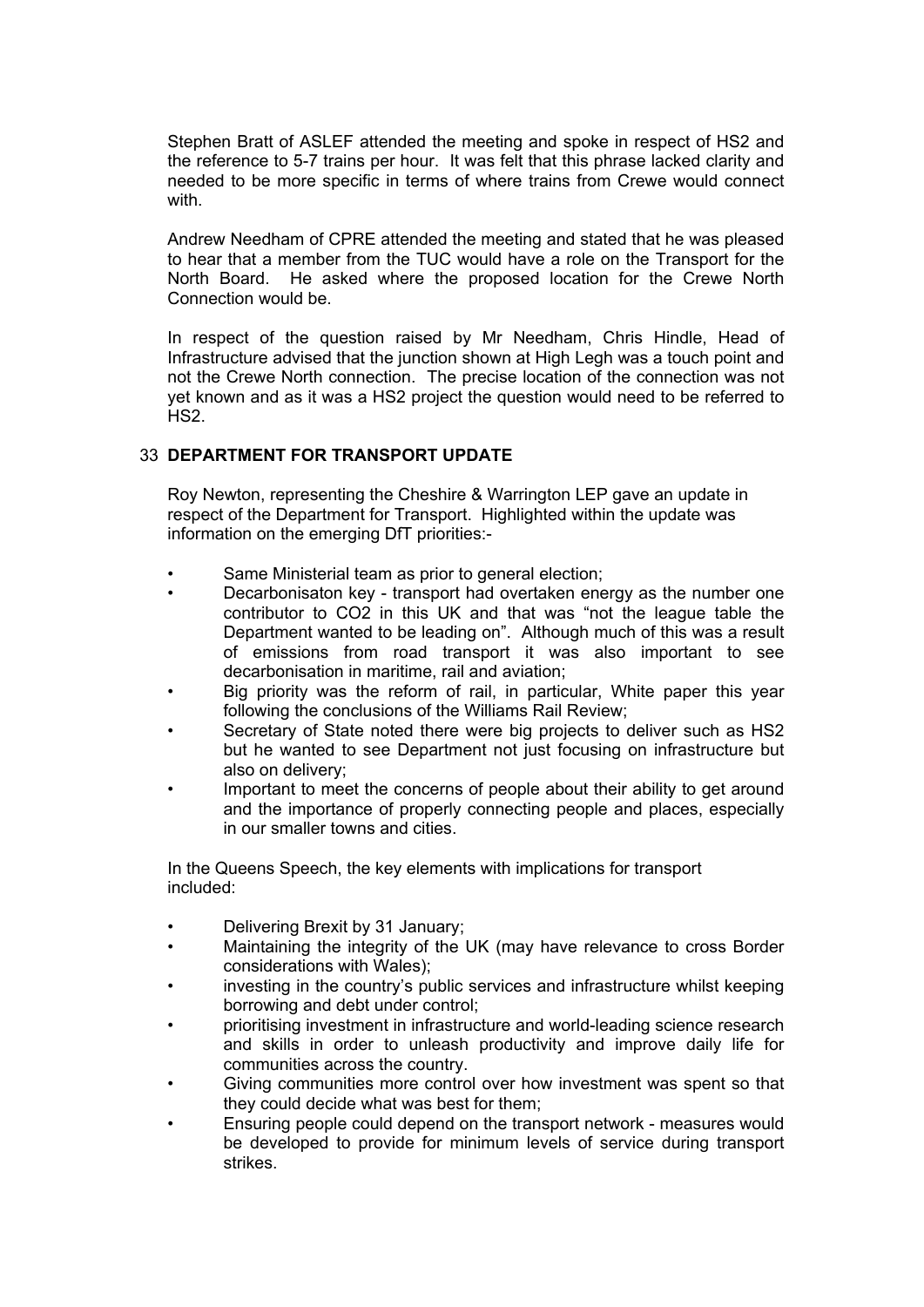Further to this Members were provided with selected highlights relating to the Queen's speech which included:-

- The National Infrastructure Strategy
- Air Traffic Management and Unmanned Aircraft
- Airline insolvency legislation
- Railways minimum service levels legislation
- Rail reform
- The Government had also committed to a number of major investments in the railway, including: Midlands Rail Hub, to improve services around Birmingham and throughout the West and East Midlands; Northern Powerhouse Rail as well as reopening a number of the lines and stations closed under the Beeching cuts in the 1960s; and, significant upgrades to urban commuter and regional services outside London.
- High Speed Rail 2 (West Midlands Crewe) Bill
- English devolution
- Environment Bill
- Climate Change
- **Wales**

Councillor C Browne commented that Cheshire East Council were Urgently awaiting a decision in respect of the A500 dualling project from the DfT. Whilst Cheshire East continued to commit its own funds this couldn't carry on indefinitely in the absence of a decision from the DfT.

### **RESOLVED**

That the update be noted.

#### 34 **PRIORITISING BUSINESS CASE DEVELOPMENT**

Roy Newton, representing the Cheshire & Warrington LEP, attended the meeting presented to the CWLTB the transport projects for the Body to consider recommending to Strategy Committee for funding in the financial year 2020/21.

Councillor H Mundry put forward a request for the CWLTB to consider the possibility of Warrington Borough Council being awarded £50,000 to undertake a feasibility study for all buses to be electric, which could capitalise on funding being made available by central government's for an all electric bus town/city.

It was advised that as the budget was a maximum of £400,000 it wouldn't be possible to include a further scheme costing £50,000, however there was a possibility that the LEP could work with all thee Local Authorities to identify and prioritise an order of which schemes should be put forward potentially without requesting a specific amount or by scaling back all existing schemes which could accommodate Warrington's request. It was suggested this could be undertaken with further work by officers and discussed electronically rather than wait for the next meeting of the CWLTB.

It was pointed out that it would be unlikely the full £400,000 would be allocated to all transport schemes and that the Strategy Committee would also want an opportunity for some of the funding to be spent on non transport projects. It was felt it would be helpful if officers could provide the Strategy Committee with a prioritised list which ranked the schemes in order of preference particularly say if only £300,000 of the £400,000 was to be allocated.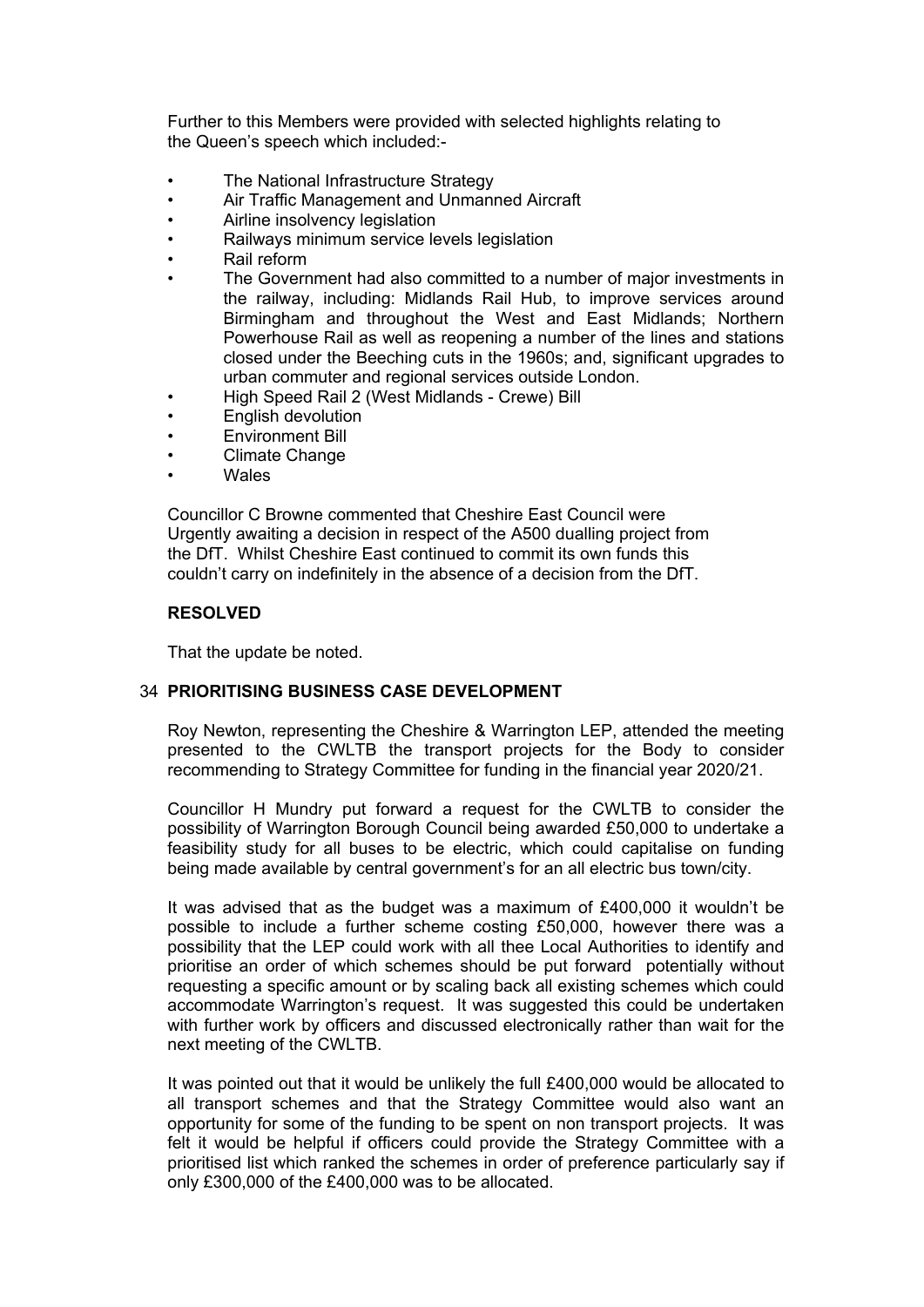Concerns were raised that if Warrington's request was accepted it would not be at the expense of any of the other schemes listed within the report.

It was noted that the A50 Corridor Study did not emerge as a priority and it was asked if it could remain as a consideration for any further round of funding should it become available.

There was funding from Government which set aside money for major route networks like the A50/A51/A500. It was noted that Highways England was very supportive of the A51 corridor.

It was agreed that outside of the meeting officers would look at the schemes and assess them against the criteria as well as taking into account Government priorities and the funding available alongside any match funding.

Furthermore, to avoid introducing delay in decision making, it was agreed that the list would be circulated electronically to members of the CWLTB to agree with an explanation as to the rationale behind the choices prior to being considered at a public meeting of the Strategy Committee.

### **RESOLVED**

That a list, prioritising schemes to be put forward for consideration by the Strategy Committee be circulated electronically to members of the CWLTB to agree alongside an explanation as to the rationale behind the choices.

### 35 **BUS STRATEGY UPDATE**

Roy Newton, representing the Cheshire & Warrington LEP gave an update on the bus strategy. He outlined the summary of commitments as follows:-

- National Bus Strategy focussed on passenger priorities;
- Review of the £250 million bus service operators grant to ensure it supported the environment and improved passenger journeys;
- Over £20 million investment in bus priority measures in the West Midlands;
- All new road investments receiving government funding to explicitly address bus priority measures to improve bus journey times and reliability;
- Refreshing the government's guidance to local authorities to provide up to date advice on prioritising those vehicles which could carry the most people;
- Investing up to £50 million to deliver Britain's first all-electric bus town or city;
- Improving information for bus passengers through new digital services and at bus stops
- Challenging industry to deliver a campaign to attract people to buses;
- Incentivising multi-operator ticketing with lower fares;
- Trialling new 'superbus' network approach to deliver low fare, high frequency services and funding 4-year pilot of a lower fare network in Cornwall;
- Ambition for all buses to accept contactless payment for passenger convenience
- £30 million extra bus funding to be paid direct to local authorities to enable them to improve current bus services or restore lost services;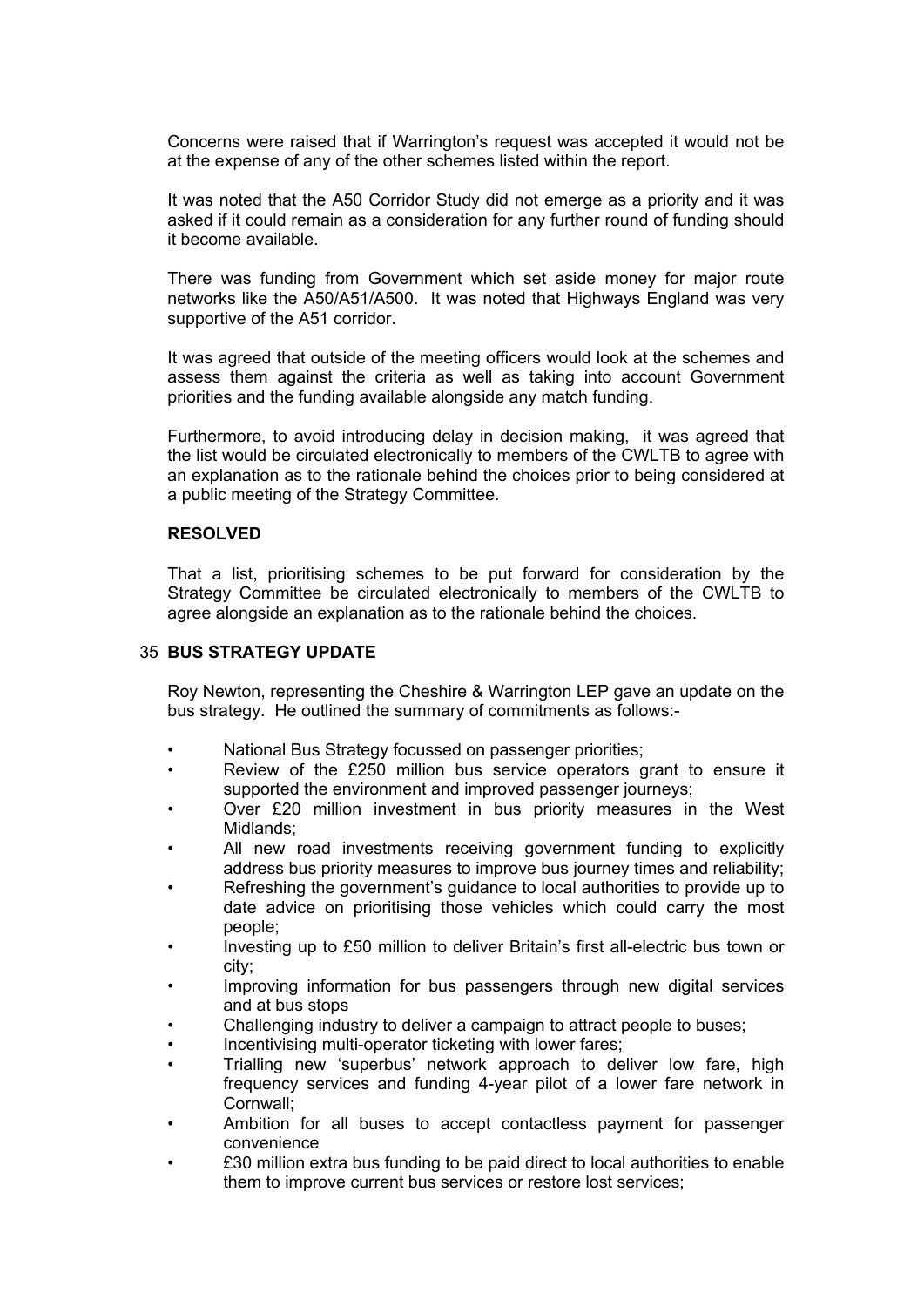• £20 million to support demand responsive services in rural and suburban areas

Further to this the LEP, the three Local Authorities and bus operators had attended a workshop which identified the following key challenges that directly affect the usage of buses:-

- Traffic Congestion
- Lack of Priority Measures/Infrastructure
- Parking both provision and relative cost
- Complexity of Ticketing
- Lack of Information to passengers
- Perception/Awareness
- Marketing/Promotion
- **Environmental**
- Journey Times
- Economic
- Reduced town centre footfall
- Service Provision poor on some routes, evenings, weekends
- Changing work patterns moving away from Mon-Fri 9-5
- Cross Boundary
- **Funding**

Roy then outlined the next steps to set up an officer working group to develop options to tackle the identified issues taking account of:

- Bus Services Act 2017 eg opportunities for enhanced partnerships
- National bus strategy and emerging priorities

It was queried as to who was accountable for the bus strategy. In response it was confirmed that ultimately it was the LTB along with officers and the bus companies.

It was noted that the strategy was something that the LEP would be interested in and that the draft strategy would be shared for comment with the Chair of the LEP.

It was commented that one of the main reasons for people not using buses was because of the cost.

### **RESOLVED**

That the update be noted.

#### 36 **HS2 AND CREWE HUB UPDATE**

Chris Hindle, Head of Infrastructure at Cheshire East Council attended the meeting and gave an update in respect of HS2 and the Crewe hub.

#### **RESOLVED**

That the update be noted.

### 37 **NORTHERN POWERHOUSE RAIL UPDATE**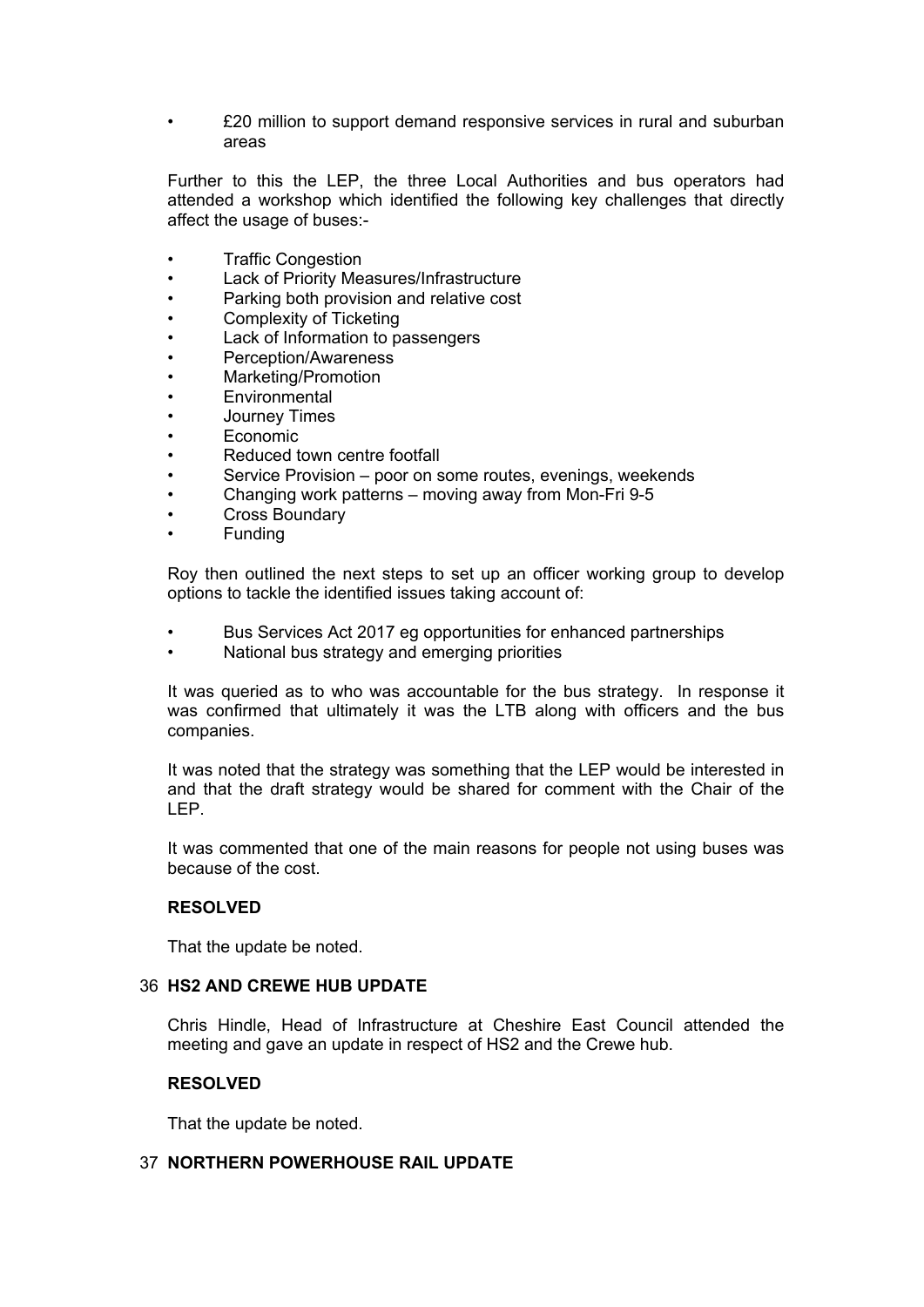Steve Hunter, the Transport for Warrington Service Manager at Warrington Borough Council gave an update on the Northern Powerhouse Rail.

### **RESOLVED**

- 1. That the CWLTB noted both the progress made to date by the Department for Transport and Transport for the North in the preparation of a Draft Strategic Outline Business Case for Northern Powerhouse Rail.
- 2. That the CWLTB noted the key issues for Cheshire and Warrington with regard to the Northern Powerhouse Rail proposals.
- 3. That updates on both of these matters would be provided at future meetings of the CWLTB.

### 38 **TRANSPORT FOR THE NORTH UPDATE**

Councillors C Browne and H Mundry and provided an update in respect of the issues discussed at the recent Transport for the North meeting. Key themes reported were as follows:-

•Poor performance of the Northern and Transpennine franchises;

•The East and West link required more joined up thinking;

•Northern Powerhouse Rail-in particular the need for HS2 to consider and take account of the key touch points with NPR;

•The need to look at NPR options for Piccadilly station which are future proofed;

•Inclusion of a TUC representative on the Board;

•Pausing the integrated/smart ticketing workstream and considering a different approach whereby local authorities bid to TfN to create a local ticketing system.

#### **RESOLVED**

That the update be noted.

#### 39 **HIGHWAYS ENGLAND UPDATE**

John Hope, representing Highways England attended the meeting and gave a verbal update stating that he should hear about any major schemes in March once the budget had been confirmed. In respect of RIS 1 for Cheshire the M62 smart motorway, junctions 10-12 would be opening the end of March 2020. Work on the M56 between Hale and Bowden would commence once the M62 work had been completed. Public information events in respect of this scheme were due to commence 17 January 2020. In respect of the M6 junctions 16-19 work was due to commence in March 2020 to improve the bottleneck issues. Work in relation to the M56 express bridge, junctions 11-12 was due to commence in December 2020. Finally allocation of funding for the next five years was expected to be higher than previous years. Officers were currently working up a programme for year 1 and as soon as the details were available they would be shared with the three Local Authorities.

### **RESOLVED**

That the update be noted.

### 40 **UPDATE ON LOCAL AUTHORITY MAJOR SCHEME PROGRESS**

Updates were provided for each Local Authority area:-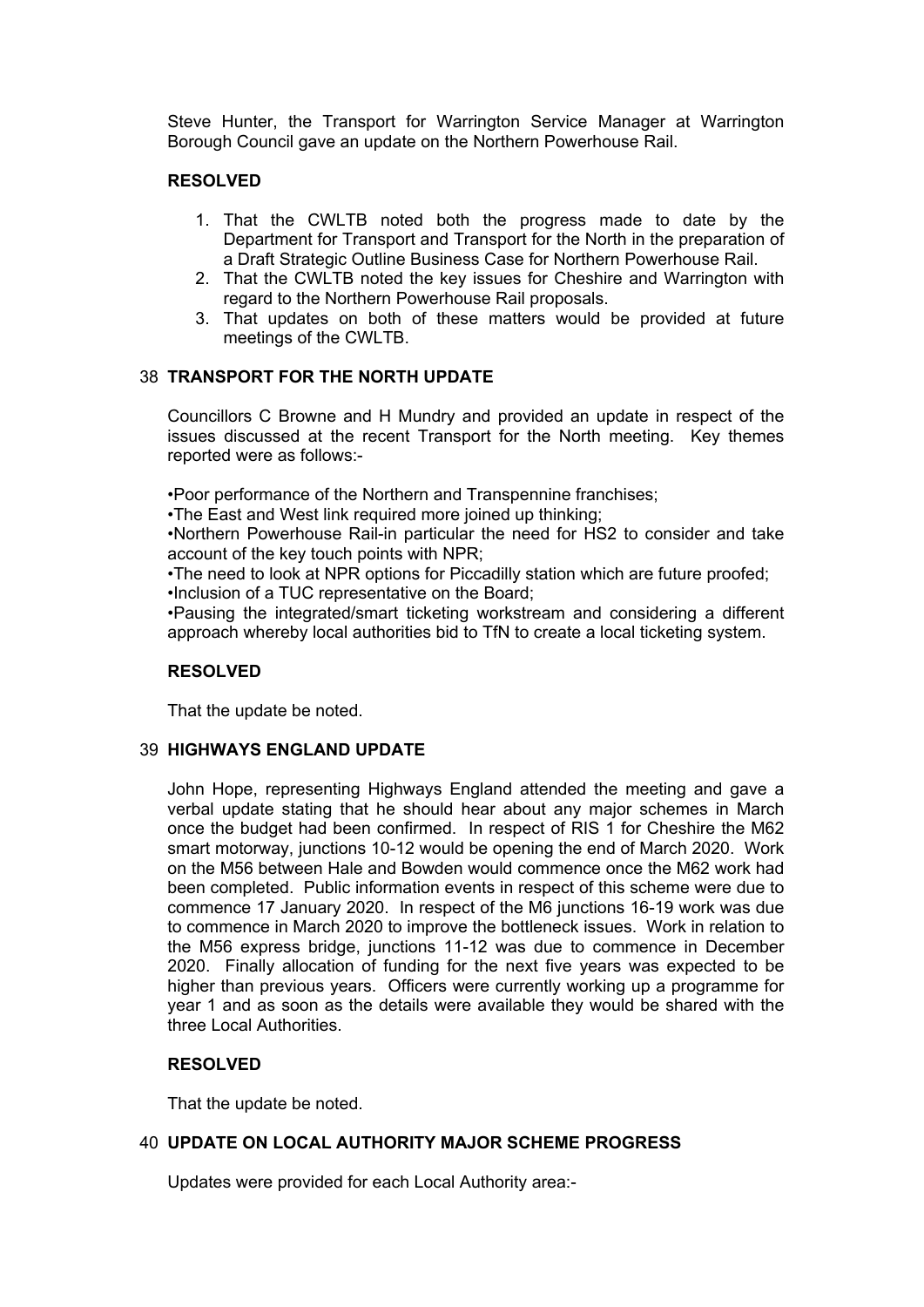## **Cheshire East Council**

- **Sydney Road Bridge Improvement**-now completed with the official opening ceremony taking place on 4 September 2019.
- **Congleton Link Road**-Scheme progressing. Major earthworks continued until mid-November and work had continued on the construction of several major structures including a crossing of the Rive Dane.
- **Poynton Relief Road**-The procurement process had been concluded ad Graham Construction had been appointed as the design and build contractor for the scheme. The Final Business Case has been approved for submission to the DfT. Subject to DfT's approval of the final business case and the expected satisfactory resolution of the high court challenge, work was expected to commence on site in spring/summer 2020 and the road opening in 2021.
- **Middlewich Eastern Bypass**-Detailed ground investigation was now about to commence imminently after a slight delay due to the very wet weather. A contractor has been identified to deliver the scheme via a construction framework arrangement and the current programme (subject to completion of statutory processes and final funding approvals) is for the main works to start in 2021, with an estimated 30-month construction period.
- **North West Crewe Package-**A contractor has been identified to deliver the highway scheme via a construction framework arrangement and once the two housing planning approvals were achieved, a detailed programme could be published (subject to completion of statutory processes and final funding approvals).
- **A500 Dualling**-Work currently progressing includes land acquisition negotiations and early discussions with the newly appointed design consultant.

## **Cheshire West & Chester Council**

- **A51 Tarvin to Chester Improvement Scheme**-Construction on the main components to commence in Summer 2020 with a Spring 2021 completion date.
- **Sutton Way Boulevard Pedestrian and Cycling Improvements**-Construction commenced in November 2019, with completion scheduled for March 2020.
- **Winnington Swing Bridge/A533 Corridor Improvements**-Consultancy support for this development funding allocation has now been procured and key outputs would be delivered no later than 31 March 2020.
- **Hooton-Helsby**-Work progressing due to be completed by the end of March 2020.
- **Middlewich Rail Study Strategic Outline Business Case (SOBC)** Scheduled for completion in March 2020
- **Middlewich Southern Link Feasibility Study**
- **Funding Stream: Provisional Local Growth Fund 3 (LGF 3) Allocations-Additional Pedestrian and Cycling Improvements**-Two further pedestrian and walking schemes with provisional LGF fund allocations were being developed by CW&CC, which would be taken to future CWLEP P&I Board meetings for full approval early in the New Year. These were the A5117 and Chester and Ellesmere Port canal tow path improvements.